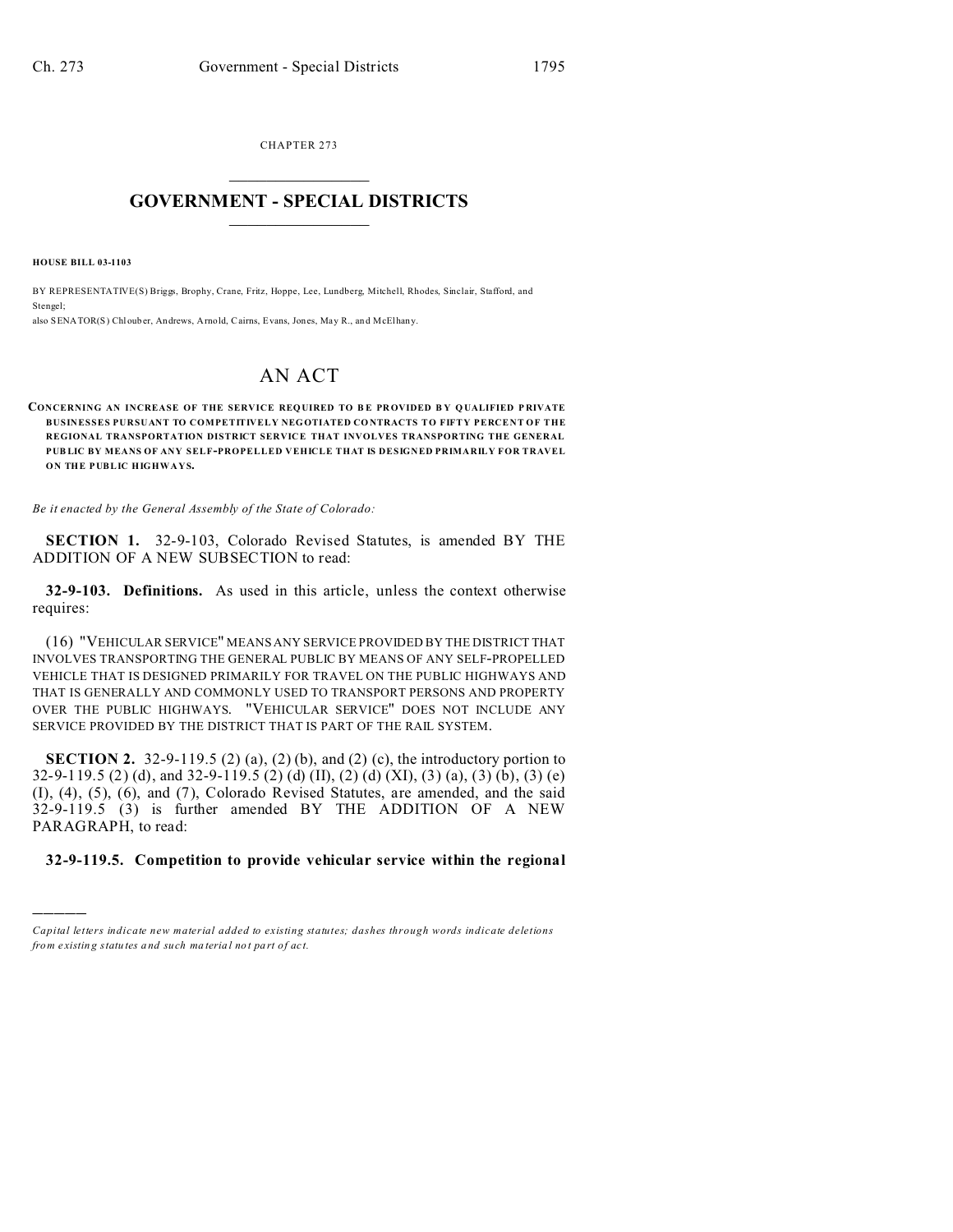**transportation district.** (2) (a) The district shall implement a system whereby at least thirty-five FIFTY percent of the bus ALL VEHICULAR service determined by the district to be in the public interest shall be provided by qualified private businesses pursuant to competitively negotiated contracts.

(b) The district shall determine what routes, schedules, and fares are in the public interest.

(c) By October 31, 1988, The district shall promulgate reasonable standards with respect to experience, safety records, and financial responsibility by which private providers can be qualified to provide bus VEHICULAR services pursuant to this section.

(d)  $\overrightarrow{By October 31, 1988}$ . The district shall prepare a standard form of agreement to provide bus VEHICULAR services. Such contract shall include:

(II) The specification of standards for access to bus VEHICULAR services for persons with disabilities, which shall be as specified in the district's plan for such services as approved by the federal transit administration;

(XI) No provision specifying wages, benefits, work rules, work conditions, or union organization of the employees of the provider beyond compliance with applicable regulation and law, including compliance with the federal "Urban Mass Transportation Act of 1964", 49 U.S.C. sec. 1609, sec. 13(c) "FEDERAL TRANSIT ACT", 49 U.S.C. SEC. 5333 (b).

 $(3)$  (a) (I) Subject to the requirements of the federal "Urban Mass Transportation Act of 1964" "FEDERAL TRANSIT ACT", as amended, by March 31, 2000 MARCH 31, 2004, the district shall request proposals from private providers to provide at least thirty-five FIFTY percent of ALL OF the bus VEHICULAR service of the district as measured by vehicle hours OR VEHICLE HOUR EQUIVALENTS. The district's decision as to which bus service routes VEHICULAR SERVICES shall be subject to requests for proposals shall be representative of the district's total bus VEHICULAR service operations; except that each individual request for proposals may designate one type of bus VEHICULAR service. provided by the district. Service provided by private businesses pursuant to this section shall be accomplished through attrition of the district's full-time employees. No layoffs shall occur solely as a result of the implementation of this section.

(II) THE DISTRICT SHALL ESTABLISH REASONABLE STANDARDS FOR VEHICLE HOUR EQUIVALENTS FOR ALL VEHICULAR SERVICES THAT ARE NOT ORDINARILY MEASURED BY VEHICLE HOURS.

(b) Each request for proposals shall specify the route OR SERVICE AREA, service frequency OR HOURS OF OPERATION, and the entire structure of maximum fares determined by the district. Such request for proposals shall include the district's estimate of passenger revenue. Each request for proposals shall also specify any federal funds available for vehicle capital assistance whether through reimbursement of eligible depreciation expenses or through lease of vehicles owned by the district.

(c.5) EACH REQUEST FOR PROPOSALS SHALL SPECIFY ALL OF THE EVALUATION FACTORS TO BE USED BY THE DISTRICT IN AWARDING THE CONTRACT AND THE WEIGHT